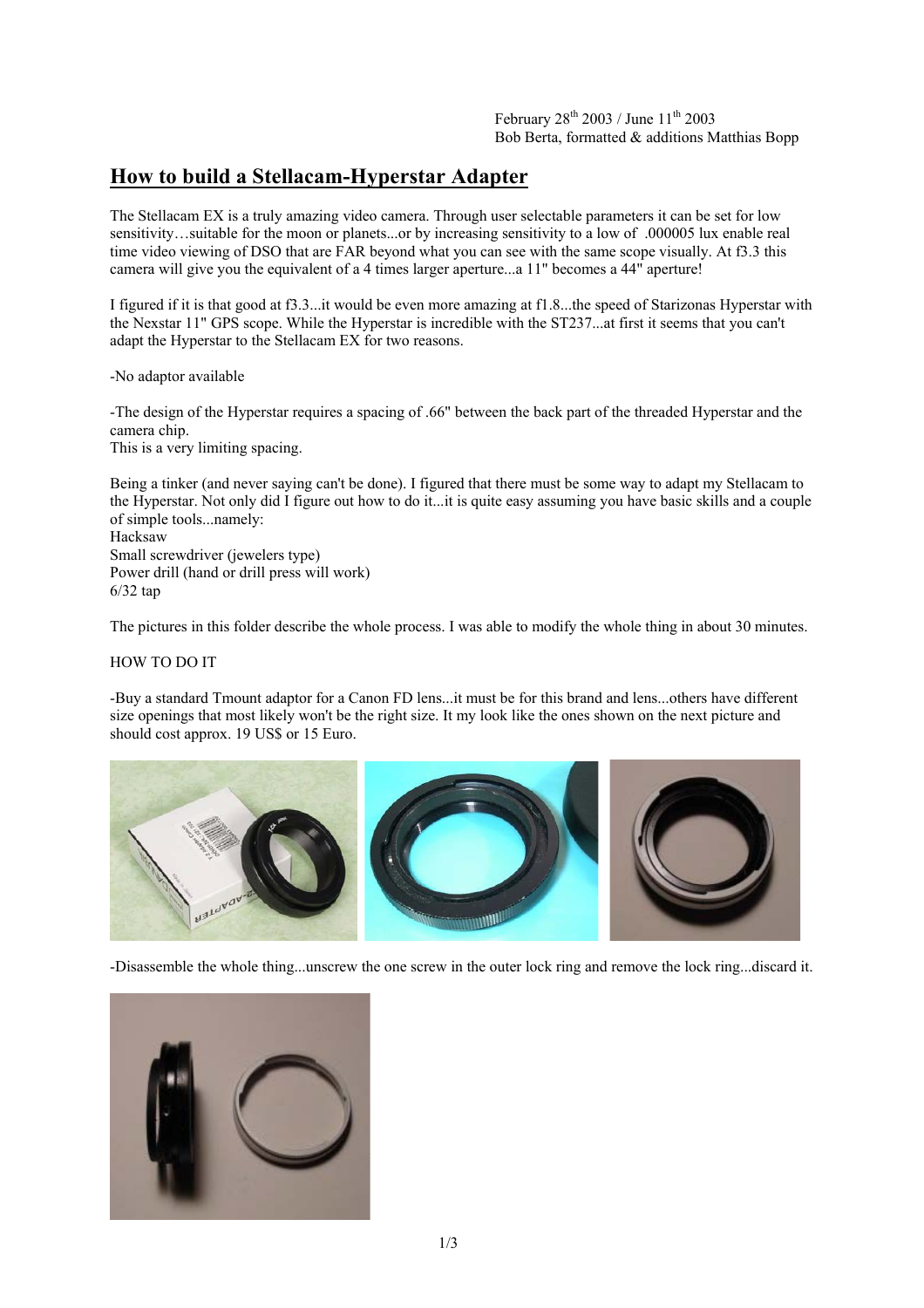-You will see a thin extension that is machined into the adaptor unit. Use a standard hacksaw to remove this (see the picture of the removed piece).



-To smooth up after using the hacksaw put a piece of emery paper on a board and quickly move the piece back and forth across it until it is sanded smooth. If you have access to a sanding disk, belt sander, etc. this will be even easier.

-Mark points at 1/3 around the perimeter.

-Get a 6/32 tap and the appropriate sized drill.

-Drill the holes and than tap them..

NOTE: MAKE SURE YOU GET THEM AS CLOSE AS YOU CAN TO THE EDGE TO ENSURE A GOOD "BITE" ON THE FLAT PART OF THE ALUMINUM PIECE THEY WILL TIGHTEN AGAINST.

-Insert three 6/32 screws...I used round head screws although you might prefer Allen screws... I didn't because I HATE trying to find those little bitty Allen wrenches in the dark when you drop them.

-Place the ring over the aluminum extrusion and tighten the three screws to hold it in place. There is a bit of slop.. about 1/16" so you can use the three screws to center the chip perfectly for best performance.

-You are done...now just fasten to the Hyperstar and plug the assembly into the GPS11 and you are in business. Be prepared for the most astounding images you have ever seen in real time.



Bob Berta 2-28-2003